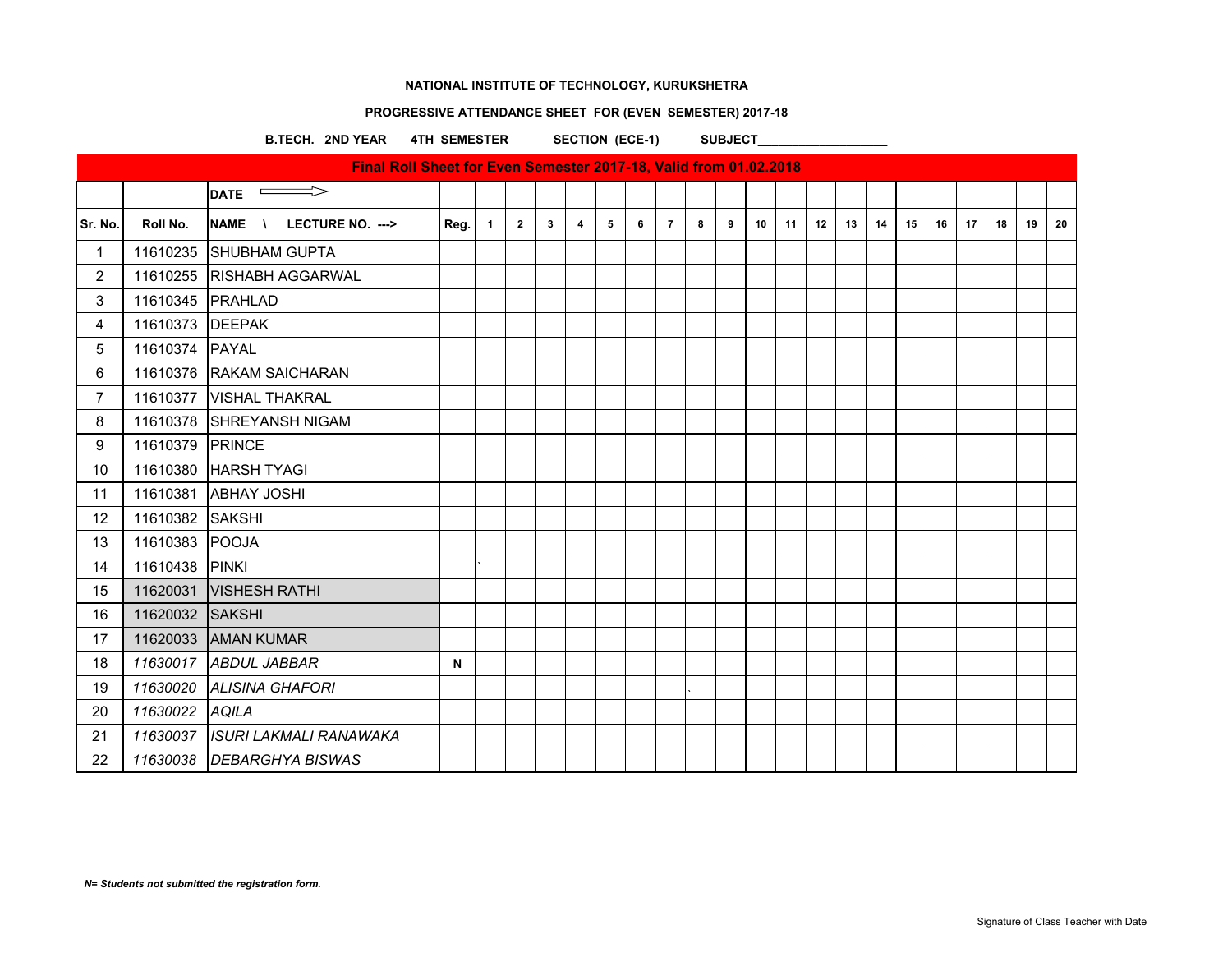### **PROGRESSIVE ATTENDANCE SHEET FOR (EVEN SEMESTER) 2017-18**

B.TECH. 2ND YEAR 4TH SEMESTER SECTION (ECE-2) SUBJECT

 $\overline{\phantom{a}}$ DATE  $\overline{\phantom{a}}$ Sr. No. | Roll No. |NAME \ LECTURE NO. ---> | Reg. | 1 | 2 | 3 | 4 | 5 | 6 | 7 | 8 | 9 | 10 | 11 | 12 | 13 | 14 | 15 | 16 | 17 | 18 | 19 | 20 11610027 RUCHI DWIVEDI 11610252 SHALINI GOYAL 11610384 NEERAJ 11610385 AVINASH BHARTI 11610386 ANUJ 11610387 HIMANGI SAXENA 11610388 CHINKI RANA 11610389 ROBIN BADSARA 11610390 AKANKSHA SHARMA 10 11610391 ANNAMAREDDY CHAITANYA SRI **KRISHNA**  11610392 LIPIKA SAINI 12 | 11610393 SHIVANI YADAV 11610394 PULKIT YADAV 11610395 ABHISHEK KARMAKAR 11610396 ADITYA PRATAP SINGH 11610397 MOHAN LAL 17 | 11610398 | SACHIN KUMAR 18 11610399 DEVIREDDY NITHISH KUMAR REDDY 11620035 PRANAV PRABHAKAR 11620036 PRAGYA BANSAL 21 | 11620037 | VIJENDRA KUMAR MEENA **Final Roll Sheet for Even Semester 2017-18, Valid from 01.02.2018**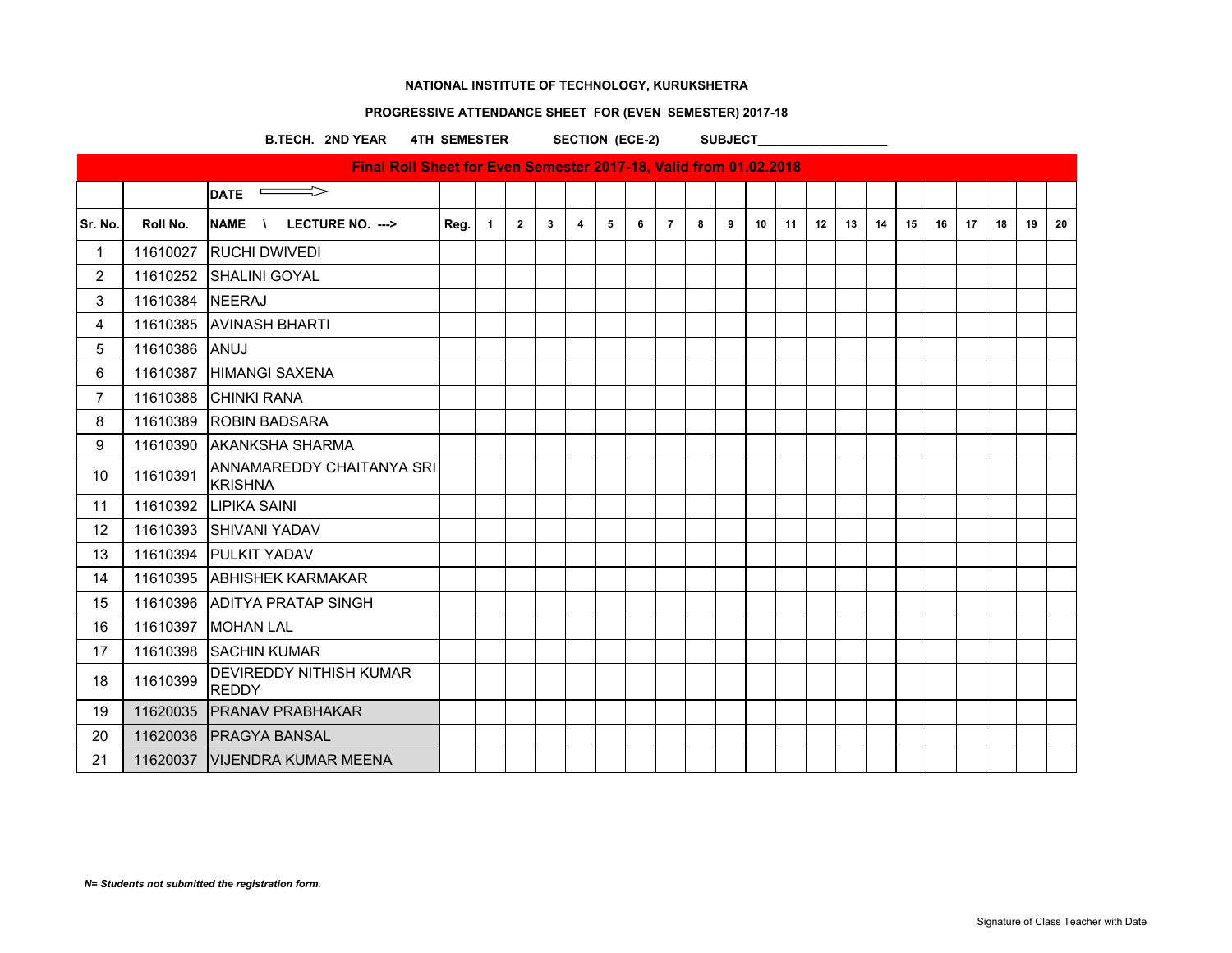# **PROGRESSIVE ATTENDANCE SHEET FOR (EVEN SEMESTER) 2017-18**

B.TECH. 2ND YEAR 4TH SEMESTER SECTION (ECE-3) SUBJECT\_

|                |                 | Final Roll Sheet for Even Semester 2017-18, Valid from 01.02.2018 |      |                |                |              |   |   |   |                |   |   |    |    |    |    |    |    |    |    |    |    |    |
|----------------|-----------------|-------------------------------------------------------------------|------|----------------|----------------|--------------|---|---|---|----------------|---|---|----|----|----|----|----|----|----|----|----|----|----|
|                |                 | $\Rightarrow$<br><b>DATE</b>                                      |      |                |                |              |   |   |   |                |   |   |    |    |    |    |    |    |    |    |    |    |    |
| Sr. No.        | Roll No.        | LECTURE NO. ---><br>NAME \                                        | Reg. | $\overline{1}$ | $\overline{2}$ | $\mathbf{3}$ | 4 | 5 | 6 | $\overline{7}$ | 8 | 9 | 10 | 11 | 12 | 13 | 14 | 15 | 16 | 17 | 18 | 19 | 20 |
| $\mathbf{1}$   |                 | 11610258 SUHANI MATTAS                                            |      |                |                |              |   |   |   |                |   |   |    |    |    |    |    |    |    |    |    |    |    |
| $\overline{2}$ |                 | 11610375 ANAHITA GARG                                             |      |                |                |              |   |   |   |                |   |   |    |    |    |    |    |    |    |    |    |    |    |
| 3              |                 | 11610400 KARTIK VASHISHT                                          |      |                |                |              |   |   |   |                |   |   |    |    |    |    |    |    |    |    |    |    |    |
| $\overline{4}$ |                 | 11610401 PAWAN YADAV                                              |      |                |                |              |   |   |   |                |   |   |    |    |    |    |    |    |    |    |    |    |    |
| 5              |                 | 11610402 HARSH KUMAR                                              |      |                |                |              |   |   |   |                |   |   |    |    |    |    |    |    |    |    |    |    |    |
| 6              |                 | 11610405 ANMOL KALRA                                              |      |                |                |              |   |   |   |                |   |   |    |    |    |    |    |    |    |    |    |    |    |
| $\overline{7}$ | 11610406 ARPIT  |                                                                   |      |                |                |              |   |   |   |                |   |   |    |    |    |    |    |    |    |    |    |    |    |
| 8              | 11610408 ROHIT  |                                                                   |      |                |                |              |   |   |   |                |   |   |    |    |    |    |    |    |    |    |    |    |    |
| 9              |                 | 11610409 ABHISHEK KUMAR                                           |      |                |                |              |   |   |   |                |   |   |    |    |    |    |    |    |    |    |    |    |    |
| 10             | 11610410 RAJESH |                                                                   |      |                |                |              |   |   |   |                |   |   |    |    |    |    |    |    |    |    |    |    |    |
| 11             |                 | 11610411 AKSHAY KWATRA                                            |      |                |                |              |   |   |   |                |   |   |    |    |    |    |    |    |    |    |    |    |    |
| 12             |                 | 11610412 MAHAK RAJ                                                |      |                |                |              |   |   |   |                |   |   |    |    |    |    |    |    |    |    |    |    |    |
| 13             |                 | 11610413 KHUSHBOO YADAV                                           |      |                |                |              |   |   |   |                |   |   |    |    |    |    |    |    |    |    |    |    |    |
| 14             |                 | 11610414 HIMANSHU BAG                                             |      |                |                |              |   |   |   |                |   |   |    |    |    |    |    |    |    |    |    |    |    |
| 15             | 11610415 ANKUR  |                                                                   |      |                |                |              |   |   |   |                |   |   |    |    |    |    |    |    |    |    |    |    |    |
| 16             | 11610416 PRINCE |                                                                   |      |                |                |              |   |   |   |                |   |   |    |    |    |    |    |    |    |    |    |    |    |
| 17             |                 | 11610636 AAKASH KALIA                                             |      |                |                |              |   |   |   |                |   |   |    |    |    |    |    |    |    |    |    |    |    |
| 18             |                 | 11620038 AKANKSHA UCHARIYA                                        |      |                |                |              |   |   |   |                |   |   |    |    |    |    |    |    |    |    |    |    |    |
| 19             |                 | 11620039 MAHEK GOEL                                               |      |                |                |              |   |   |   |                |   |   |    |    |    |    |    |    |    |    |    |    |    |
| 20             |                 | 11620040 SHRIYANSHU VERMA                                         |      |                |                |              |   |   |   |                |   |   |    |    |    |    |    |    |    |    |    |    |    |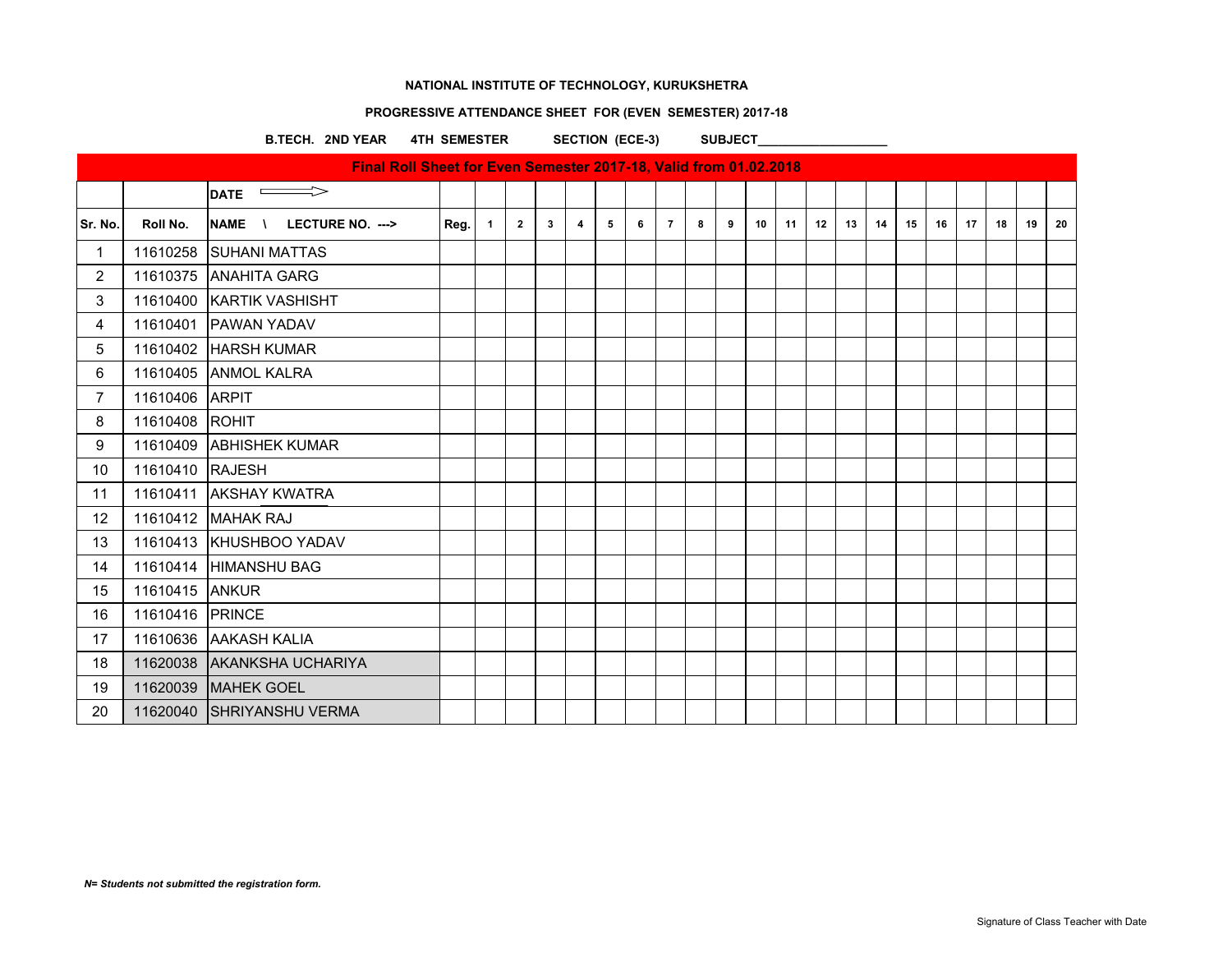# **PROGRESSIVE ATTENDANCE SHEET FOR (EVEN SEMESTER) 2017-18**

B.TECH. 2ND YEAR 4TH SEMESTER SECTION (ECE-4) SUBJECT

|                   |                  | Final Roll Sheet for Even Semester 2017-18, Valid from 01.02.2018 |      |                |                |              |                  |   |   |                |   |   |    |    |    |    |    |    |    |    |    |    |    |
|-------------------|------------------|-------------------------------------------------------------------|------|----------------|----------------|--------------|------------------|---|---|----------------|---|---|----|----|----|----|----|----|----|----|----|----|----|
|                   |                  | $\qquad \qquad \Longrightarrow$<br><b>DATE</b>                    |      |                |                |              |                  |   |   |                |   |   |    |    |    |    |    |    |    |    |    |    |    |
| Sr. No.           | Roll No.         | NAME \<br>LECTURE NO. --->                                        | Reg. | $\overline{1}$ | $\overline{2}$ | $\mathbf{3}$ | $\blacktriangle$ | 5 | 6 | $\overline{7}$ | 8 | 9 | 10 | 11 | 12 | 13 | 14 | 15 | 16 | 17 | 18 | 19 | 20 |
| $\mathbf 1$       |                  | 11610064 AYUSH AGRAWAL                                            |      |                |                |              |                  |   |   |                |   |   |    |    |    |    |    |    |    |    |    |    |    |
| $\overline{2}$    | 11610238 YESHPAL |                                                                   |      |                |                |              |                  |   |   |                |   |   |    |    |    |    |    |    |    |    |    |    |    |
| 3                 |                  | 11610417 MD SHAAD ALAM                                            |      |                |                |              |                  |   |   |                |   |   |    |    |    |    |    |    |    |    |    |    |    |
| 4                 | 11610418 YUKTA   |                                                                   |      |                |                |              |                  |   |   |                |   |   |    |    |    |    |    |    |    |    |    |    |    |
| 5                 |                  | 11610419 ABHILEKH DOWERAH                                         |      |                |                |              |                  |   |   |                |   |   |    |    |    |    |    |    |    |    |    |    |    |
| 6                 |                  | 11610420 SURAJ KUMAR                                              |      |                |                |              |                  |   |   |                |   |   |    |    |    |    |    |    |    |    |    |    |    |
| $\overline{7}$    | 11610421         | <b>ISHAN VERMA</b>                                                |      |                |                |              |                  |   |   |                |   |   |    |    |    |    |    |    |    |    |    |    |    |
| 8                 |                  | 11610422 RAJAT SHARMA                                             |      |                |                |              |                  |   |   |                |   |   |    |    |    |    |    |    |    |    |    |    |    |
| 9                 |                  | 11610425 SEHEJ BANSAL                                             |      |                |                |              |                  |   |   |                |   |   |    |    |    |    |    |    |    |    |    |    |    |
| 10 <sup>°</sup>   |                  | 11610426   DIVYANSHI SINGHAL                                      |      |                |                |              |                  |   |   |                |   |   |    |    |    |    |    |    |    |    |    |    |    |
| 11                |                  | 11610427 MUKHESH ATTULURI                                         |      |                |                |              |                  |   |   |                |   |   |    |    |    |    |    |    |    |    |    |    |    |
| $12 \overline{ }$ |                  | 11610428 KUMAR KARTIKEYA                                          |      |                |                |              |                  |   |   |                |   |   |    |    |    |    |    |    |    |    |    |    |    |
| 13                |                  | 11610429 MANNE HARSHAVARDHAN                                      |      |                |                |              |                  |   |   |                |   |   |    |    |    |    |    |    |    |    |    |    |    |
| 14                |                  | 11610430 PRERNA CHOUDHARY                                         |      |                |                |              |                  |   |   |                |   |   |    |    |    |    |    |    |    |    |    |    |    |
| 15                | 11610431         | <b>AKHIL</b>                                                      |      |                |                |              |                  |   |   |                |   |   |    |    |    |    |    |    |    |    |    |    |    |
| 16                | 11610432 RIYA    |                                                                   |      |                |                |              |                  |   |   |                |   |   |    |    |    |    |    |    |    |    |    |    |    |
| 17                |                  | 11610433 PRAHLAD                                                  |      |                |                |              |                  |   |   |                |   |   |    |    |    |    |    |    |    |    |    |    |    |
| 18                | 11610611         | <b>RUPESH GUPTA</b>                                               |      |                |                |              |                  |   |   |                |   |   |    |    |    |    |    |    |    |    |    |    |    |
| 19                |                  | 11620041 RAGINI SINGH                                             |      |                |                |              |                  |   |   |                |   |   |    |    |    |    |    |    |    |    |    |    |    |
| 20                |                  | 11620042   NIKHIL AGNIHOTRI                                       |      |                |                |              |                  |   |   |                |   |   |    |    |    |    |    |    |    |    |    |    |    |
| 21                |                  | 11620043 RICHA RANI                                               |      |                |                |              |                  |   |   |                |   |   |    |    |    |    |    |    |    |    |    |    |    |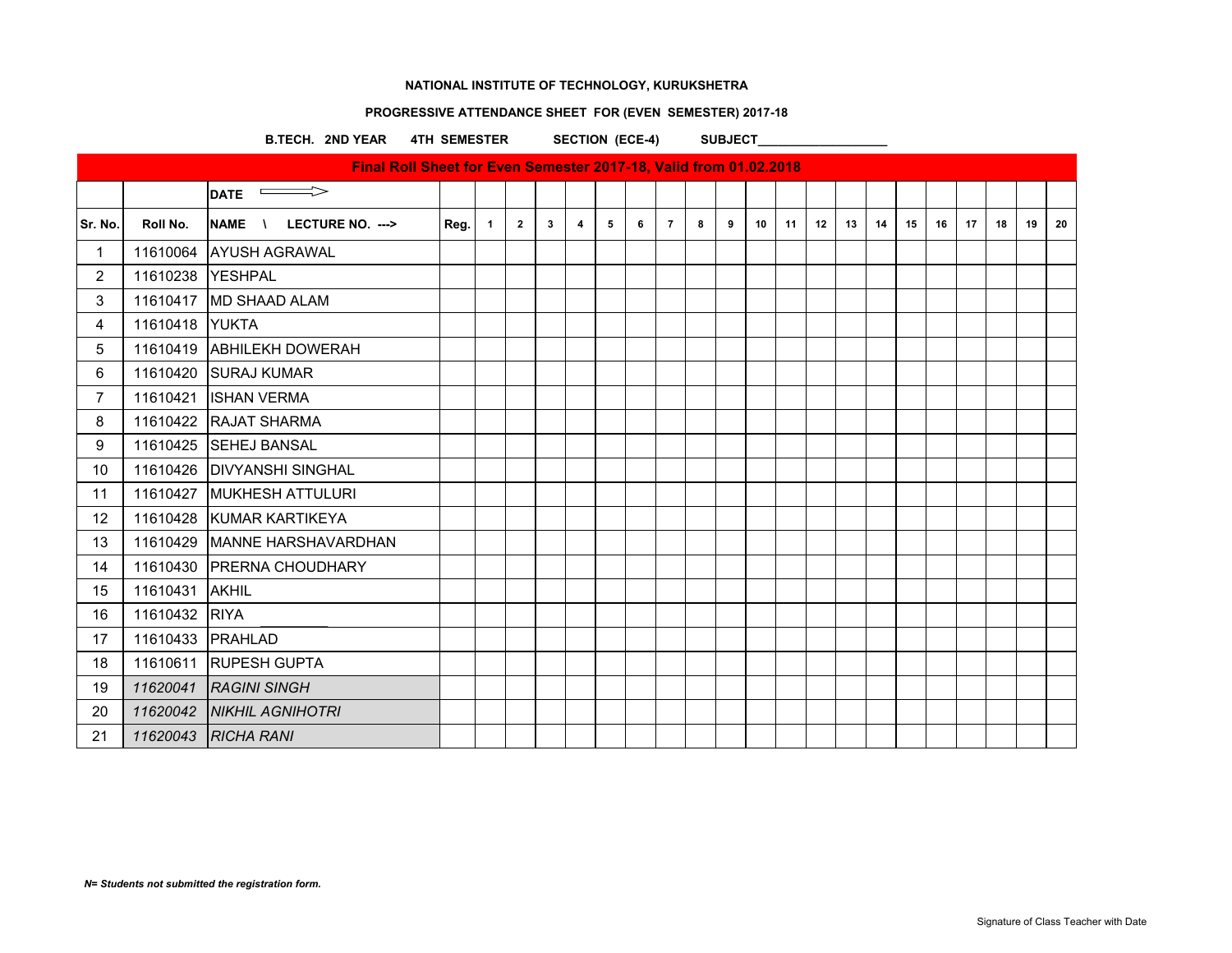# **PROGRESSIVE ATTENDANCE SHEET FOR (EVEN SEMESTER) 2017-18**

B.TECH. 2ND YEAR 4TH SEMESTER SECTION (ECE-5) SUBJECT\_

|                |                  | Final Roll Sheet for Even Semester 2017-18, Valid from 01.02.2018 |      |                |                |   |   |   |   |                |   |   |    |    |    |    |    |    |    |    |    |    |    |
|----------------|------------------|-------------------------------------------------------------------|------|----------------|----------------|---|---|---|---|----------------|---|---|----|----|----|----|----|----|----|----|----|----|----|
|                |                  | $\implies$<br><b>DATE</b>                                         |      |                |                |   |   |   |   |                |   |   |    |    |    |    |    |    |    |    |    |    |    |
| Sr. No.        | Roll No.         | <b>NAME</b><br>LECTURE NO. ---><br>$\lambda$                      | Reg. | $\overline{1}$ | $\overline{2}$ | 3 | 4 | 5 | 6 | $\overline{7}$ | 8 | 9 | 10 | 11 | 12 | 13 | 14 | 15 | 16 | 17 | 18 | 19 | 20 |
| 1              | 11610077         | YASHENDER MALIK                                                   |      |                |                |   |   |   |   |                |   |   |    |    |    |    |    |    |    |    |    |    |    |
| $\overline{2}$ | 11610300         | <b>SHAMBHAVI TIWARI</b>                                           |      |                |                |   |   |   |   |                |   |   |    |    |    |    |    |    |    |    |    |    |    |
| 3              | 11610434         | <b>G SAHANA</b>                                                   |      |                |                |   |   |   |   |                |   |   |    |    |    |    |    |    |    |    |    |    |    |
| 4              |                  | 11610435   PRASHANT YADAV                                         |      |                |                |   |   |   |   |                |   |   |    |    |    |    |    |    |    |    |    |    |    |
| 5              | 11610436         | <b>VIKESH KUMAR</b>                                               |      |                |                |   |   |   |   |                |   |   |    |    |    |    |    |    |    |    |    |    |    |
| 6              | 11610437         | <b>SAIF ALI</b>                                                   |      |                |                |   |   |   |   |                |   |   |    |    |    |    |    |    |    |    |    |    |    |
| $\overline{7}$ | 11610440         | <b>AAKANKSHA</b>                                                  |      |                |                |   |   |   |   |                |   |   |    |    |    |    |    |    |    |    |    |    |    |
| 8              |                  | 11610442 KAMALAKAR RAO SINGARAJU                                  |      |                |                |   |   |   |   |                |   |   |    |    |    |    |    |    |    |    |    |    |    |
| 9              |                  | 11610443 TARKESHWAR SINGH                                         |      |                |                |   |   |   |   |                |   |   |    |    |    |    |    |    |    |    |    |    |    |
| 10             |                  | 11610444 AJAY LAMBORA                                             |      |                |                |   |   |   |   |                |   |   |    |    |    |    |    |    |    |    |    |    |    |
| 11             | 11610445 AAYUSHI |                                                                   |      |                |                |   |   |   |   |                |   |   |    |    |    |    |    |    |    |    |    |    |    |
| 12             |                  | 11610446 KUNDENA MANIDEEP                                         |      |                |                |   |   |   |   |                |   |   |    |    |    |    |    |    |    |    |    |    |    |
| 13             | 11610447         | <b>JAMAN KASHYAP</b>                                              |      |                |                |   |   |   |   |                |   |   |    |    |    |    |    |    |    |    |    |    |    |
| 14             | 11610448         | <b>ANANYA</b>                                                     |      |                |                |   |   |   |   |                |   |   |    |    |    |    |    |    |    |    |    |    |    |
| 15             | 11610449         | <b>ROHIT KUMAR</b>                                                |      |                |                |   |   |   |   |                |   |   |    |    |    |    |    |    |    |    |    |    |    |
| 16             | 11610450         | <b>ARJUN CHAUDHARY</b>                                            | N    |                |                |   |   |   |   |                |   |   |    |    |    |    |    |    |    |    |    |    |    |
| 17             |                  | 11620044 AASTHA SAXENA                                            |      |                |                |   |   |   |   |                |   |   |    |    |    |    |    |    |    |    |    |    |    |
| 18             |                  | 11620045 SARTHAK GAUR                                             |      |                |                |   |   |   |   |                |   |   |    |    |    |    |    |    |    |    |    |    |    |
| 19             |                  | 11620046 SANDEEP KUMAR                                            | N    |                |                |   |   |   |   |                |   |   |    |    |    |    |    |    |    |    |    |    |    |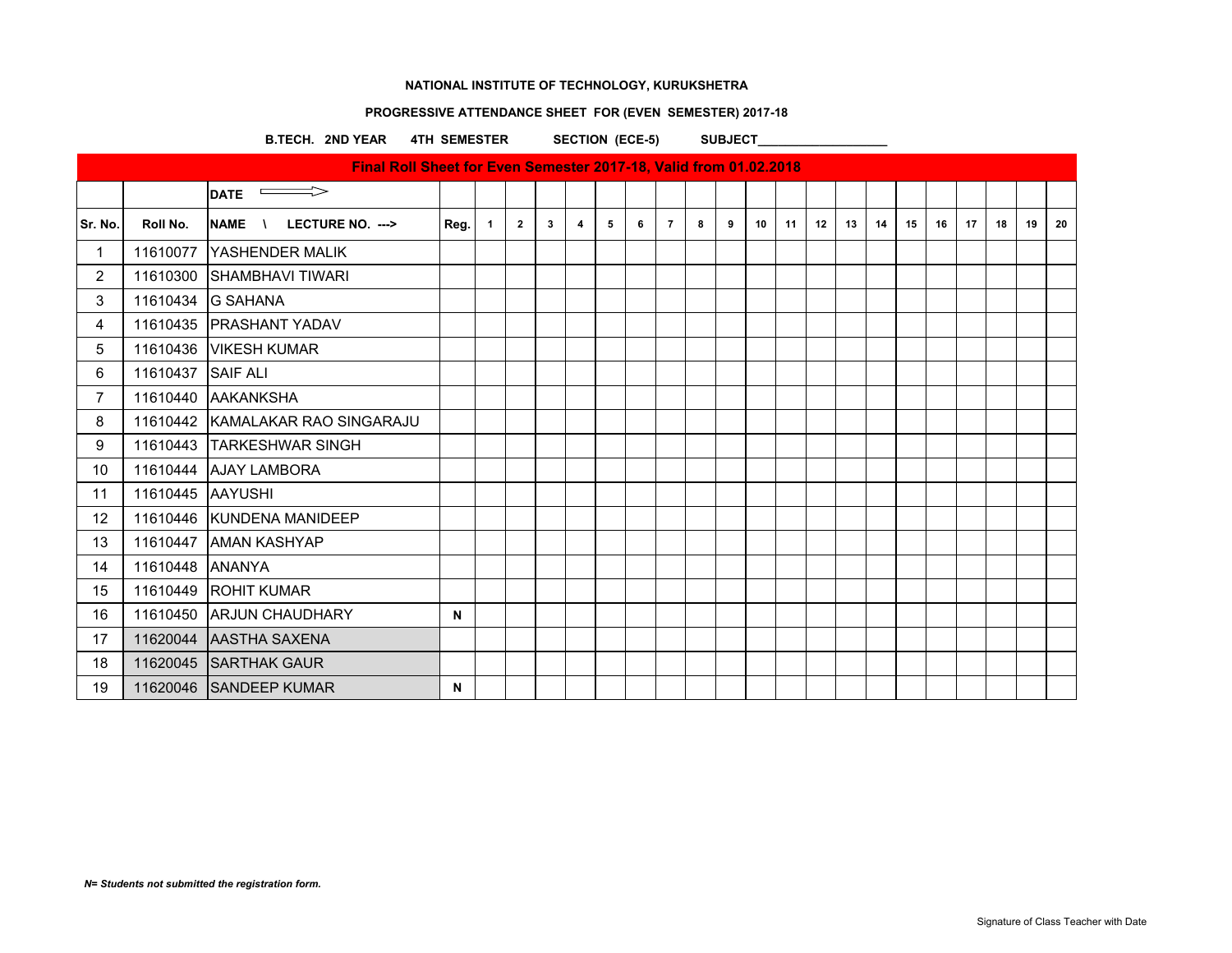# **PROGRESSIVE ATTENDANCE SHEET FOR (EVEN SEMESTER) 2017-18**

B.TECH. 2ND YEAR 4TH SEMESTER SECTION (ECE-6) SUBJECT\_

|                   |                 | Final Roll Sheet for Even Semester 2017-18, Valid from 01.02.2018 |      |                |                |              |   |                |   |                |   |   |    |    |    |    |    |    |    |    |    |    |    |
|-------------------|-----------------|-------------------------------------------------------------------|------|----------------|----------------|--------------|---|----------------|---|----------------|---|---|----|----|----|----|----|----|----|----|----|----|----|
|                   |                 | $\Rightarrow$<br><b>DATE</b>                                      |      |                |                |              |   |                |   |                |   |   |    |    |    |    |    |    |    |    |    |    |    |
| Sr. No.           | Roll No.        | NAME \<br>LECTURE NO. --->                                        | Reg. | $\overline{1}$ | $\overline{2}$ | $\mathbf{3}$ | 4 | 5 <sub>5</sub> | 6 | $\overline{7}$ | 8 | 9 | 10 | 11 | 12 | 13 | 14 | 15 | 16 | 17 | 18 | 19 | 20 |
| $\mathbf{1}$      |                 | 11610079 AKASH GUPTA                                              |      |                |                |              |   |                |   |                |   |   |    |    |    |    |    |    |    |    |    |    |    |
| $\overline{2}$    |                 | 11610308 PARVESH GARG                                             |      |                |                |              |   |                |   |                |   |   |    |    |    |    |    |    |    |    |    |    |    |
| 3                 | 11610451        | <b>IYOGESH KUMAR BASWAL</b>                                       |      |                |                |              |   |                |   |                |   |   |    |    |    |    |    |    |    |    |    |    |    |
| 4                 | 11610452 KALYAN |                                                                   |      |                |                |              |   |                |   |                |   |   |    |    |    |    |    |    |    |    |    |    |    |
| 5                 |                 | 11610453 ASEEM ANAND                                              |      |                |                |              |   |                |   |                |   |   |    |    |    |    |    |    |    |    |    |    |    |
| 6                 |                 | 11610454 NISHIKA SINGLA                                           |      |                |                |              |   |                |   |                |   |   |    |    |    |    |    |    |    |    |    |    |    |
| $\overline{7}$    |                 | 11610455 ASHUTOSH GUPTA                                           |      |                |                |              |   |                |   |                |   |   |    |    |    |    |    |    |    |    |    |    |    |
| 8                 |                 | 11610456 ANCHIT KUMAR                                             |      |                |                |              |   |                |   |                |   |   |    |    |    |    |    |    |    |    |    |    |    |
| 9                 | 11610457        | <b>SAJAL DUBEY</b>                                                |      |                |                |              |   |                |   |                |   |   |    |    |    |    |    |    |    |    |    |    |    |
| 10                |                 | 11610458 HARSHITA KUMARI                                          |      |                |                |              |   |                |   |                |   |   |    |    |    |    |    |    |    |    |    |    |    |
| 11                |                 | 11610459 DINESH GARG                                              |      |                |                |              |   |                |   |                |   |   |    |    |    |    |    |    |    |    |    |    |    |
| $12 \overline{ }$ |                 | 11610460 BOREDDY MAHENDER REDDY                                   |      |                |                |              |   |                |   |                |   |   |    |    |    |    |    |    |    |    |    |    |    |
| 13                | 11610461        | <b>ISURENDRA KUMAR PAL</b>                                        |      |                |                |              |   |                |   |                |   |   |    |    |    |    |    |    |    |    |    |    |    |
| 14                |                 | 11610462 BIR SINGH                                                |      |                |                |              |   |                |   |                |   |   |    |    |    |    |    |    |    |    |    |    |    |
| 15                |                 | 11610464 SAHIL KAUSHIK                                            |      |                |                |              |   |                |   |                |   |   |    |    |    |    |    |    |    |    |    |    |    |
| 16                |                 | 11610465 BANOTH GANESH                                            |      |                |                |              |   |                |   |                |   |   |    |    |    |    |    |    |    |    |    |    |    |
| 17                |                 | 11610730 RAGHAV MADAAN                                            |      |                |                |              |   |                |   |                |   |   |    |    |    |    |    |    |    |    |    |    |    |
| 18                | 11620047 AYUSHI |                                                                   |      |                |                |              |   |                |   |                |   |   |    |    |    |    |    |    |    |    |    |    |    |
| 19                |                 | 11620048 SURYA BHUSHAN DWIVEDI                                    |      |                |                |              |   |                |   |                |   |   |    |    |    |    |    |    |    |    |    |    |    |
| 20                |                 | 11620049 ROCHIT DUBEY                                             |      |                |                |              |   |                |   |                |   |   |    |    |    |    |    |    |    |    |    |    |    |
| 21                |                 | 11620050 VIKASH KUMAR SAINI                                       |      |                |                |              |   |                |   |                |   |   |    |    |    |    |    |    |    |    |    |    |    |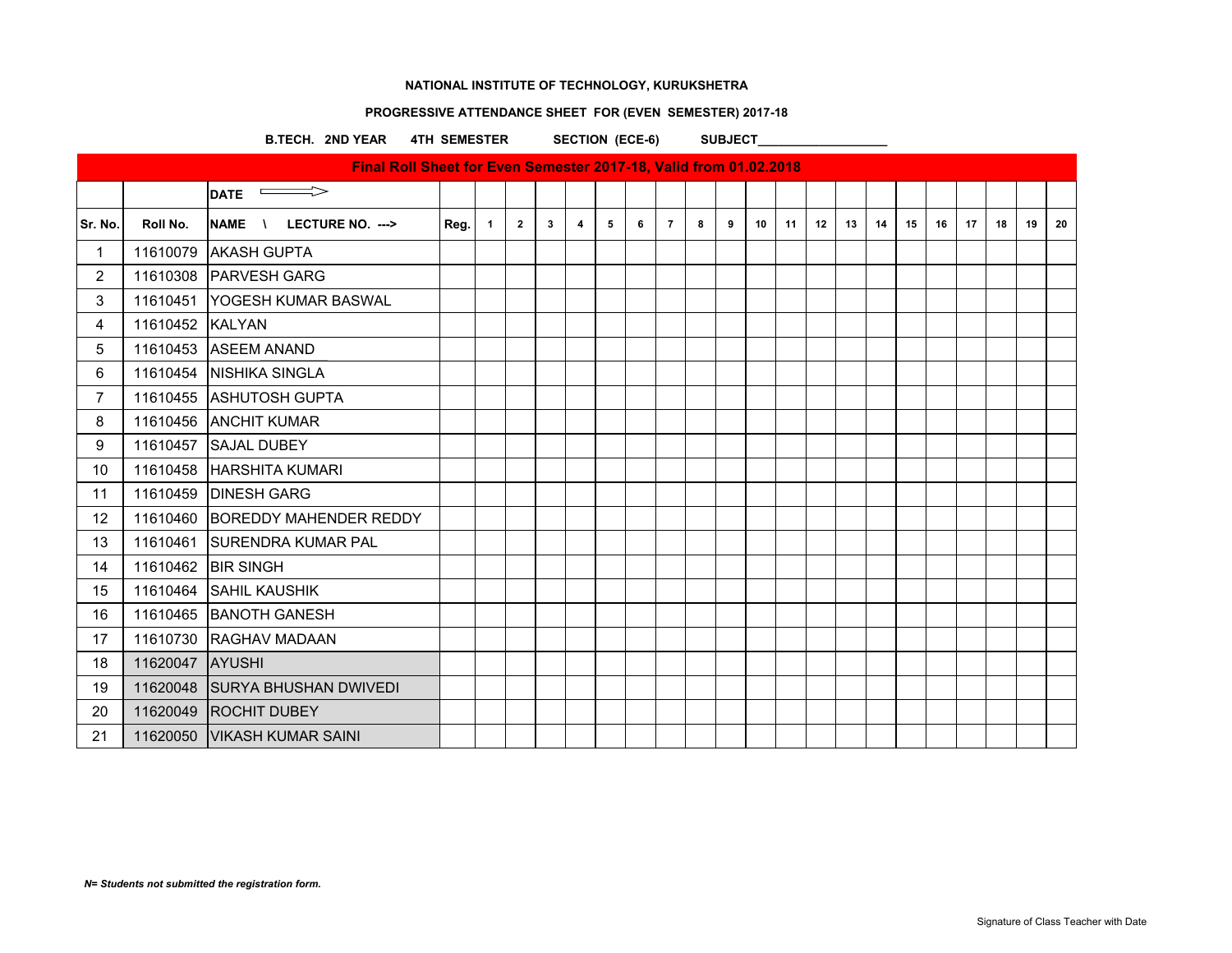# **PROGRESSIVE ATTENDANCE SHEET FOR (EVEN SEMESTER) 2017-18**

B.TECH. 2ND YEAR 4TH SEMESTER SECTION (ECE-7) SUBJECT\_

|                |          | Final Roll Sheet for Even Semester 2017-18, Valid from 01.02.2018 |      |                |                |   |   |   |   |                |   |   |    |    |    |    |    |    |    |    |    |    |    |
|----------------|----------|-------------------------------------------------------------------|------|----------------|----------------|---|---|---|---|----------------|---|---|----|----|----|----|----|----|----|----|----|----|----|
|                |          | $\overline{\phantom{0}}$ DATE                                     |      |                |                |   |   |   |   |                |   |   |    |    |    |    |    |    |    |    |    |    |    |
| Sr. No.        | Roll No. | Name                                                              | Reg. | $\overline{1}$ | $\overline{2}$ | 3 | 4 | 5 | 6 | $\overline{7}$ | 8 | 9 | 10 | 11 | 12 | 13 | 14 | 15 | 16 | 17 | 18 | 19 | 20 |
| 1              |          | 11610085 SHUBHAM JOSHI                                            |      |                |                |   |   |   |   |                |   |   |    |    |    |    |    |    |    |    |    |    |    |
| $\overline{2}$ | 11610307 | <b>ANKIT MAHESHWARI</b>                                           |      |                |                |   |   |   |   |                |   |   |    |    |    |    |    |    |    |    |    |    |    |
| 3              |          | 11610466 MADALSA GUPTA                                            |      |                |                |   |   |   |   |                |   |   |    |    |    |    |    |    |    |    |    |    |    |
| 4              |          | 11610467 NAMAN JINDAL                                             |      |                |                |   |   |   |   |                |   |   |    |    |    |    |    |    |    |    |    |    |    |
| 5              |          | 11610469 GUNJAN BHARTI                                            |      |                |                |   |   |   |   |                |   |   |    |    |    |    |    |    |    |    |    |    |    |
| 6              |          | 11610470 SRIMUSIRI NAGENDRA                                       |      |                |                |   |   |   |   |                |   |   |    |    |    |    |    |    |    |    |    |    |    |
| $\overline{7}$ |          | 11610472 BODINENI SHARATH                                         |      |                |                |   |   |   |   |                |   |   |    |    |    |    |    |    |    |    |    |    |    |
| 8              |          | 11610473 KOTHAPALLI PRUDVIRAJ                                     |      |                |                |   |   |   |   |                |   |   |    |    |    |    |    |    |    |    |    |    |    |
| 9              |          | 11610475 ARYAV TIWARI                                             |      |                |                |   |   |   |   |                |   |   |    |    |    |    |    |    |    |    |    |    |    |
| 10             |          | 11610476 DARAM TARUN TEJA                                         |      |                |                |   |   |   |   |                |   |   |    |    |    |    |    |    |    |    |    |    |    |
| 11             |          | 11610477 MOHAMMAD FIRASAT HUSSAIN                                 |      |                |                |   |   |   |   |                |   |   |    |    |    |    |    |    |    |    |    |    |    |
| 12             |          | 11610478 SHRAVAN DINAKARAN                                        |      |                |                |   |   |   |   |                |   |   |    |    |    |    |    |    |    |    |    |    |    |
| 13             | 11610479 | <b>NITIN</b>                                                      |      |                |                |   |   |   |   |                |   |   |    |    |    |    |    |    |    |    |    |    |    |
| 14             |          | 11610480 AZMEERA KRANTHI                                          |      |                |                |   |   |   |   |                |   |   |    |    |    |    |    |    |    |    |    |    |    |
| 15             | 11610481 | <b>MADHURI</b>                                                    |      |                |                |   |   |   |   |                |   |   |    |    |    |    |    |    |    |    |    |    |    |
| 16             |          | 11610482 SAHIL GARG                                               |      |                |                |   |   |   |   |                |   |   |    |    |    |    |    |    |    |    |    |    |    |
| 17             |          | 11610483 AJAY KUMAR                                               |      |                |                |   |   |   |   |                |   |   |    |    |    |    |    |    |    |    |    |    |    |
| 18             |          | 11610484 ABHISHEK KUMAR SINGH                                     |      |                |                |   |   |   |   |                |   |   |    |    |    |    |    |    |    |    |    |    |    |